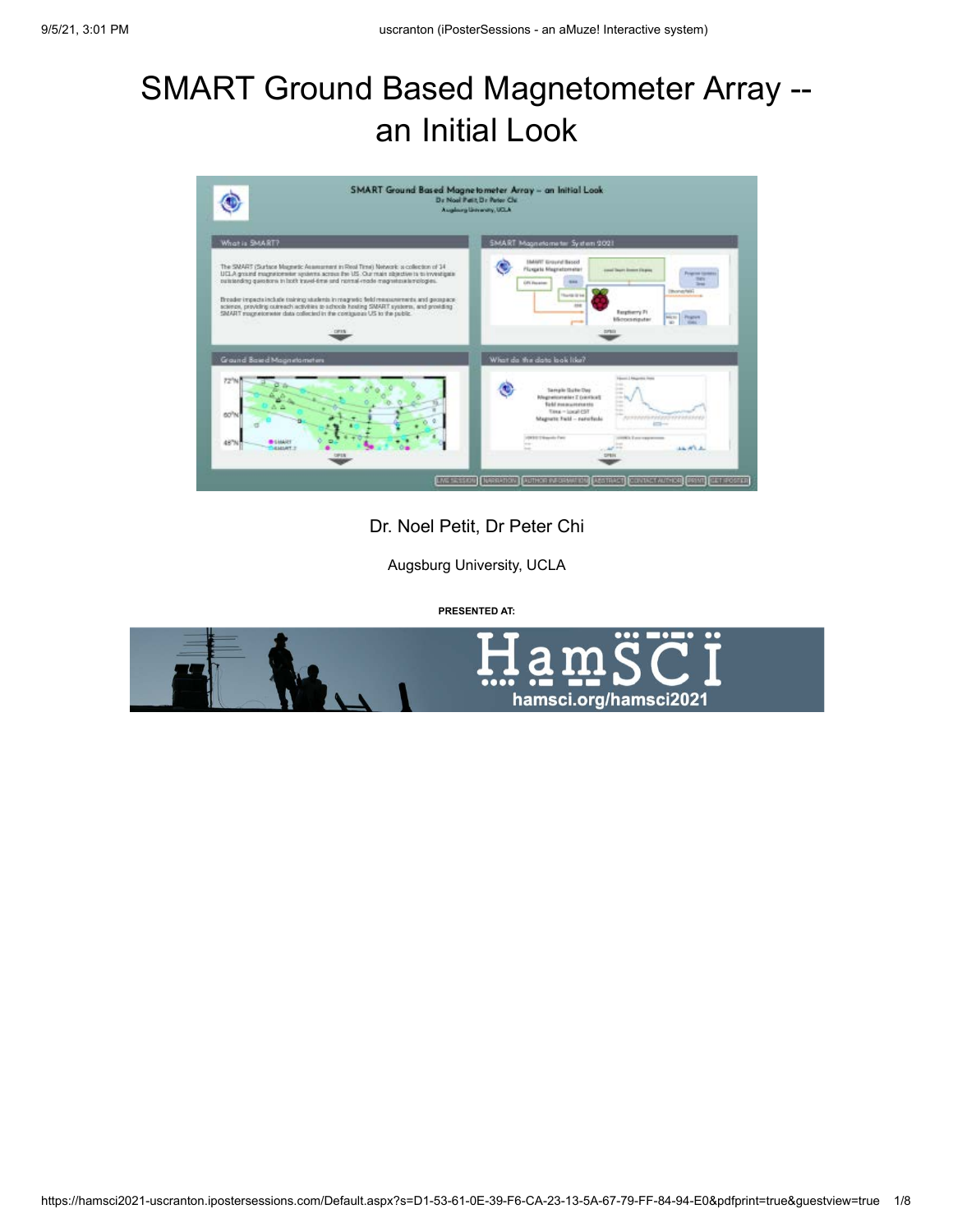## WHAT IS SMART?

The SMART (Surface Magnetic Assessment in Real Time) Network: a collection of 14 UCLA ground magnetometer systems across the US. Our main objective is to investigate outstanding questions in both travel-time and normal-mode magnetoseismologies.

Broader impacts include training students in magnetic field measurements and geospace science, providing outreach activities to schools hosting SMART systems, and providing SMART magnetometer data collected in the contiguous US to the public.

Scientific Goals of SMART:

1.How does the annual variation of equatorial plasma mass density depend on the L-value? How does the result compare with the annual variation in the ionosphere?

2.Does the plasmaspheric density truly have a clear local time dependence over a short time scale? If so, is it controlled by the ionospheric density?

3.What is the profile of SI arrival time across the two-dimensional magnetometer array based on event statistics? Is this arrival time profile consistent with the predictions by the Tamao travel time in the 3D magnetosphere?

4.What is the statistical profile of nightside transient arrival time on the ground? How does this profile vary with the solar wind input or geomagnetic activity?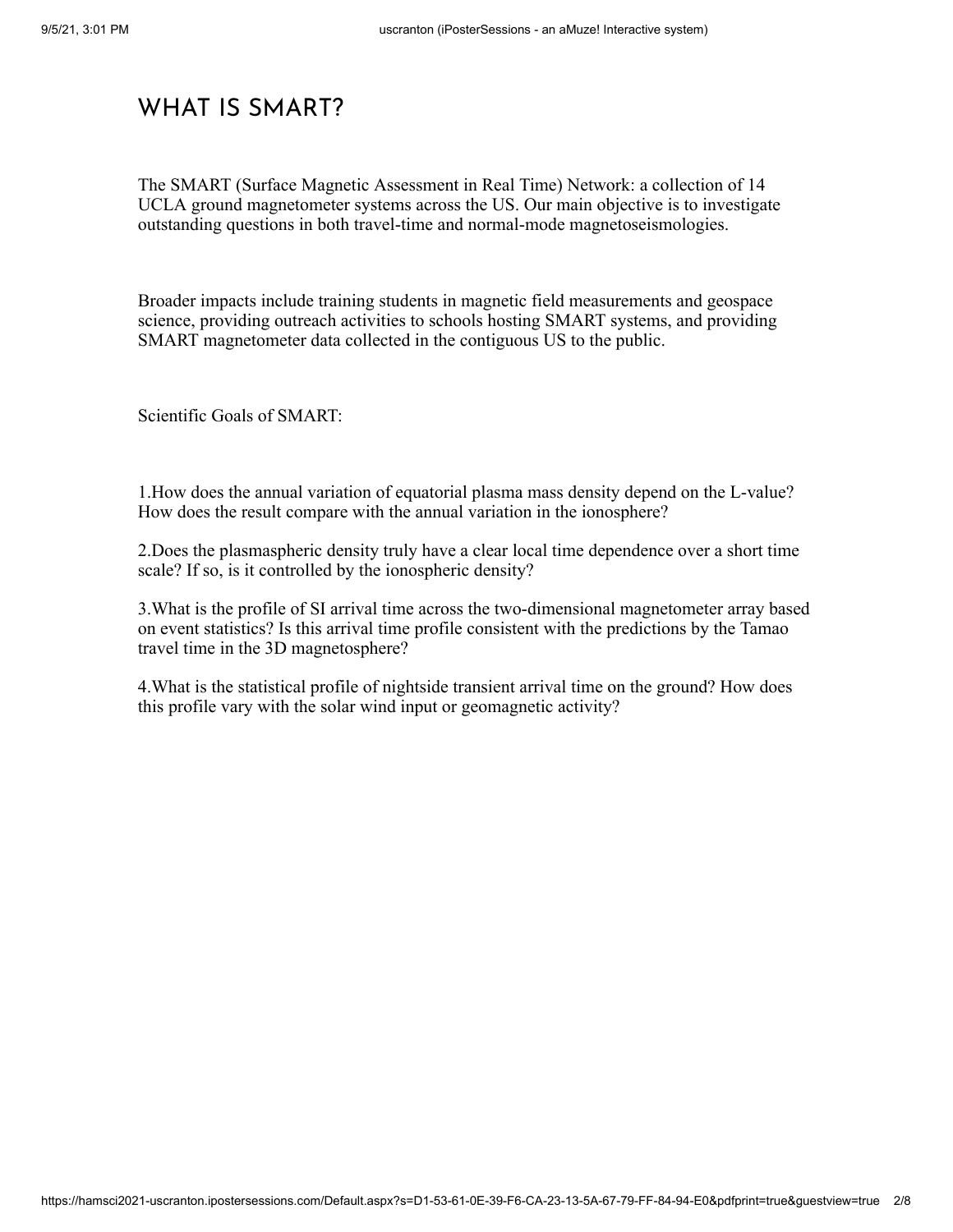#### GROUND BASED MAGNETOMETERS



Some of the ground based magnetometers in the North American Continent. Purple dots make up the initial SMART array. Other magnetometers perform similar functions with different instruments:

1) Search Coils -- coils of wire around a magnetic core to measure the change in mangetneic field

2) Magnetoresistive Circuits -- measure the change in resistance as the magnetic field changes

3) Flux Gates -- offset the earth's magnetic field with magnetic coils to null the field through material

4) Micro Coils -- measure the change in inductance through sub millimeter coils and convert the inductance into field strength

5) Hall Effect -- directly messure the change in resistance of a semiconductor as the field changes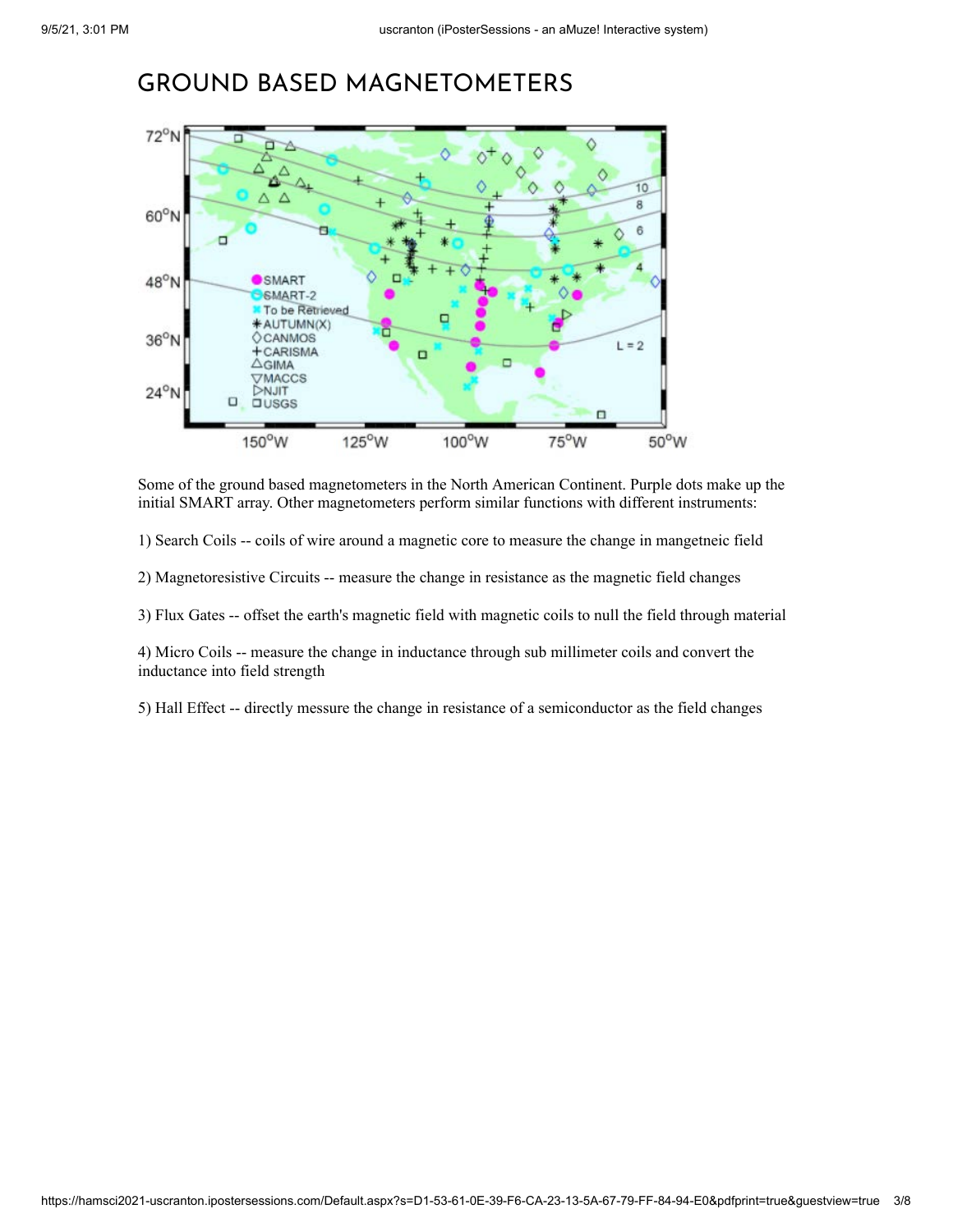# SMART MAGNETOMETER SYSTEM 2021



Blue boxes are mandatory

Green boxes are optional

Some source of time must be used (eithter GPS or Internet NTP)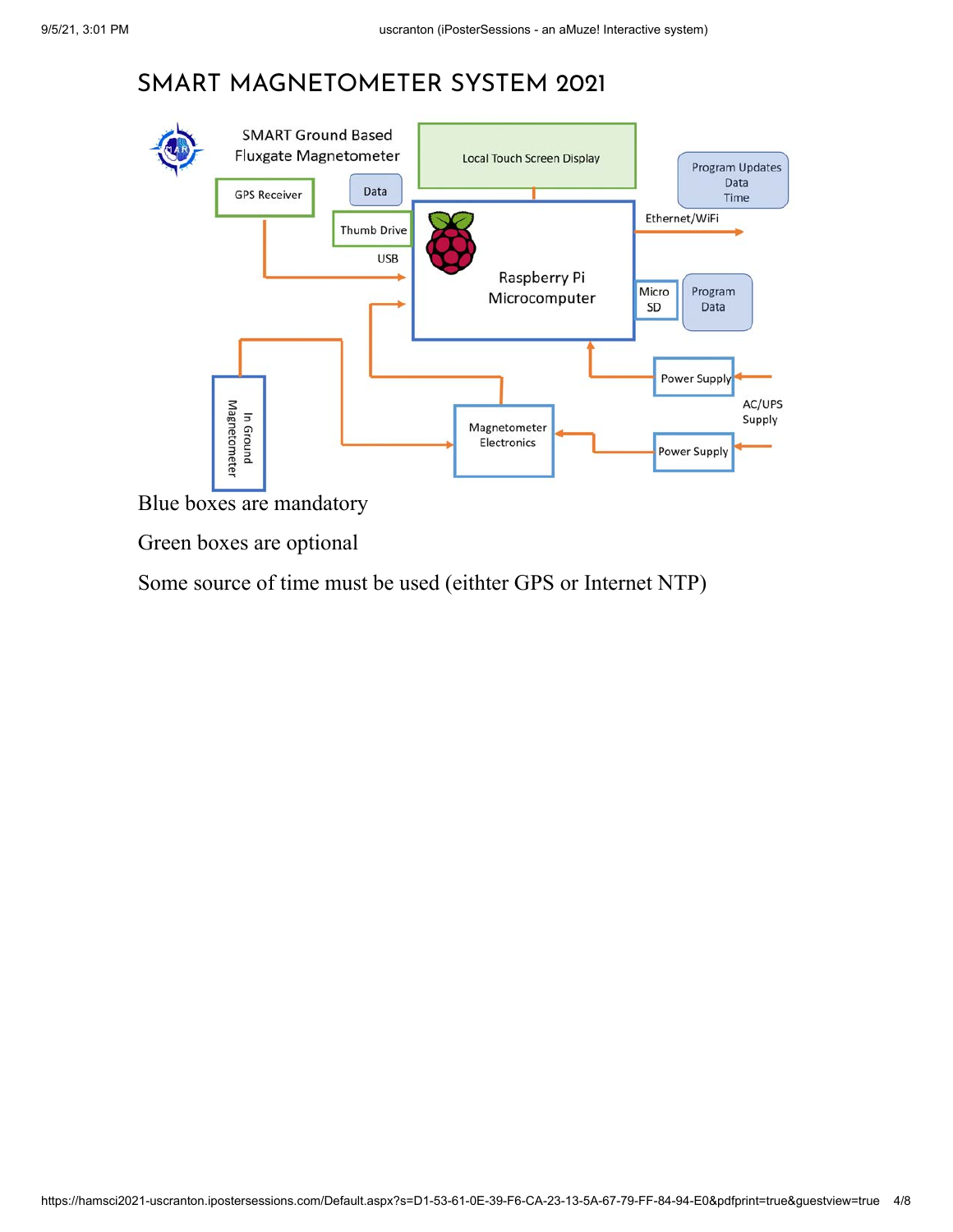# WHAT DO THE DATA LOOK LIKE?



This displays the limits of the solid state LSM303 (micro coil detector) and LIS3MDL (magnetoresistive) detectors.

The Falcon Magnetometer clearly shows changes in the range of -/- 30 nanoTesla.

The noise on the LSM303 and LIS3MDL is on the range of +/- 50 nanoTesla and changes observed on this quiet day are not visilbe in the loswer plots. Most of the change in the lower two graphs is the change in temperature as the day warms and cools.



Plots of Moderate activity (K-5 peak)

20 March 2021 (Today) is active\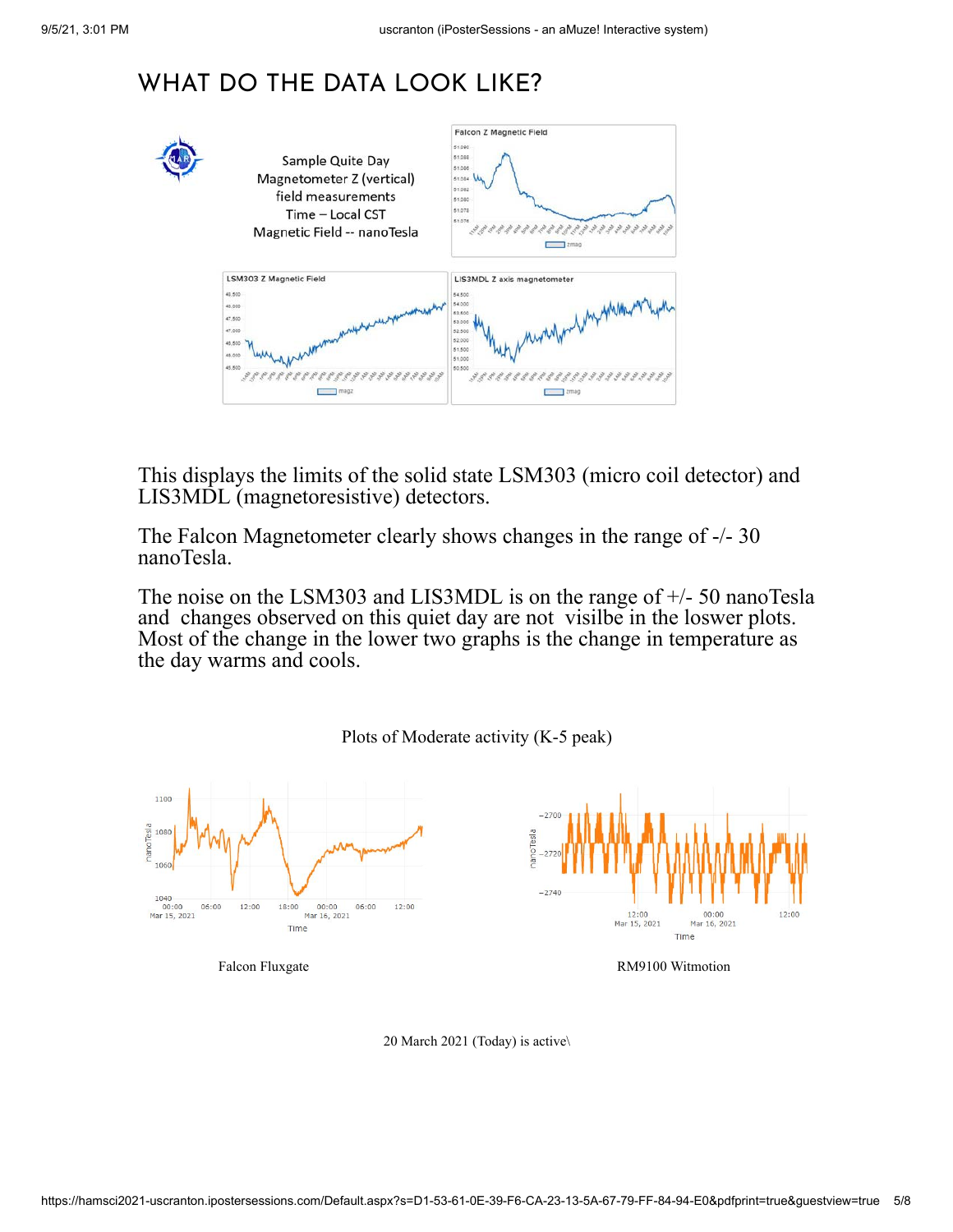#### 9/5/21, 3:01 PM uscranton (iPosterSessions - an aMuze! Interactive system)



**[http://smartmagnet.org](http://smartmagnet.org/)** (http://smartmagnet.org)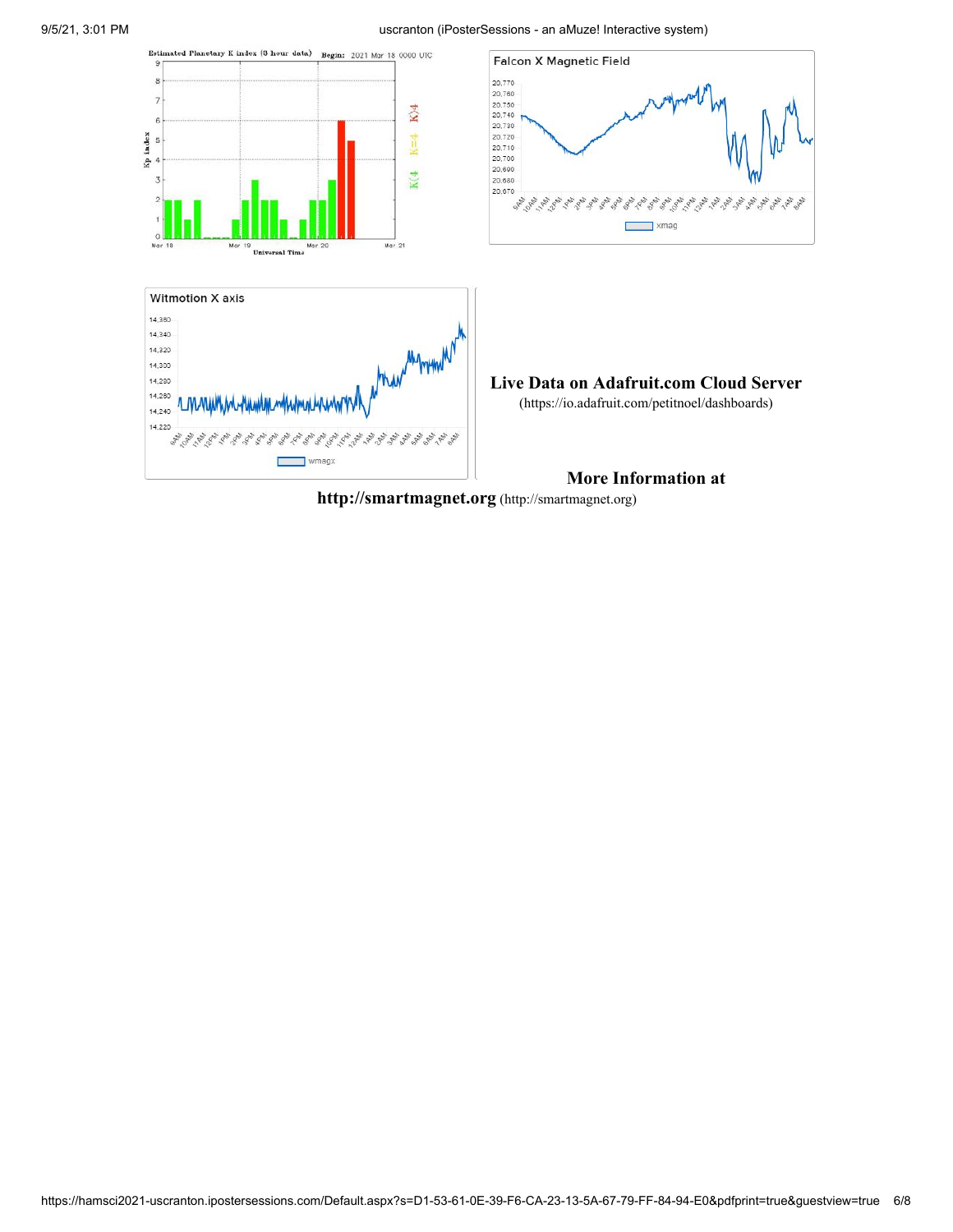# AUTHOR INFORMATION

Augsburg Univeristy

Noel J. Petit

UCLA

Petet Chi

Joseph Merrill

Peggy Li

Alexa Roosnovo

Taylor Lonner

Brando Zhao